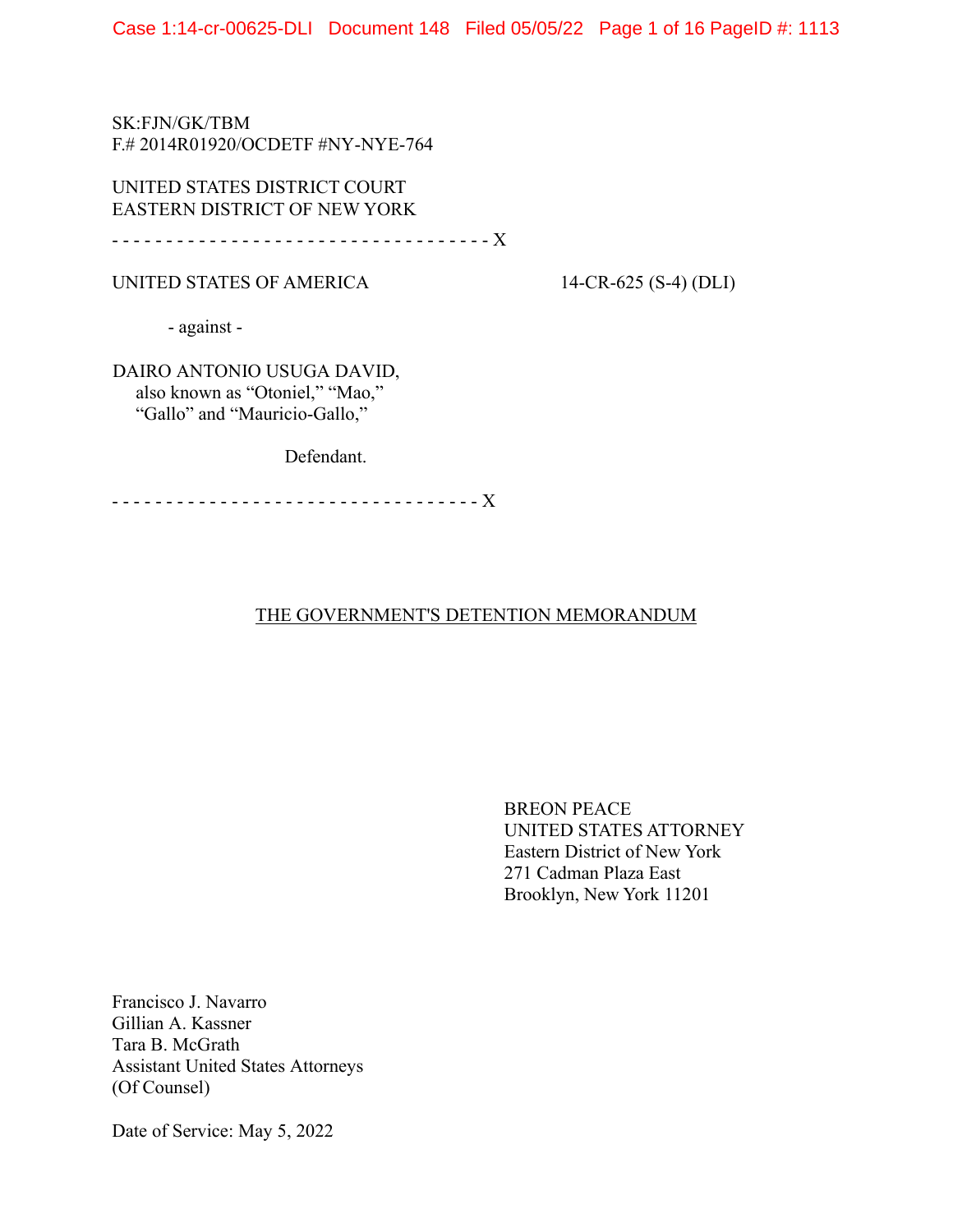## PRELIMINARY STATEMENT

 The government respectfully submits this memorandum in support of its application for a permanent order of detention for the defendant Dairo Antonio Usuga David, also known as "Otoniel," "Mao," "Gallo," and "Mauricio-Gallo," the principal leader of the Colombia-based transnational criminal organization the Clan del Golfo ("CDG"), one of the largest, most violent, and most powerful drug trafficking and paramilitary organizations currently operating in the world.<sup>[1](#page-1-0)</sup> Usuga David was captured by Colombian authorities on October 23, 2021. He was extradited from Colombia to the United States last night and is scheduled to appear before the Court this afternoon for an arraignment on the Fourth Superseding Indictment in this case. See ECF No. 128 (the "Indictment"). For the reasons set forth below, at his arraignment, the Court should enter a permanent order of detention, as no condition or combination of conditions can assure the safety of the public or Usuga David's appearance at trial.

<span id="page-1-0"></span><sup>&</sup>lt;sup>1</sup> The CDG was formerly known as "Los Urabeños," which means "those from Uraba." It was also formerly known as "Clan Usuga," a reference to the fact that the clan was primarily led by members of the Usuga family. The Colombian government now refers to the organization as Clan del Golfo, meaning the "Gulf Clan."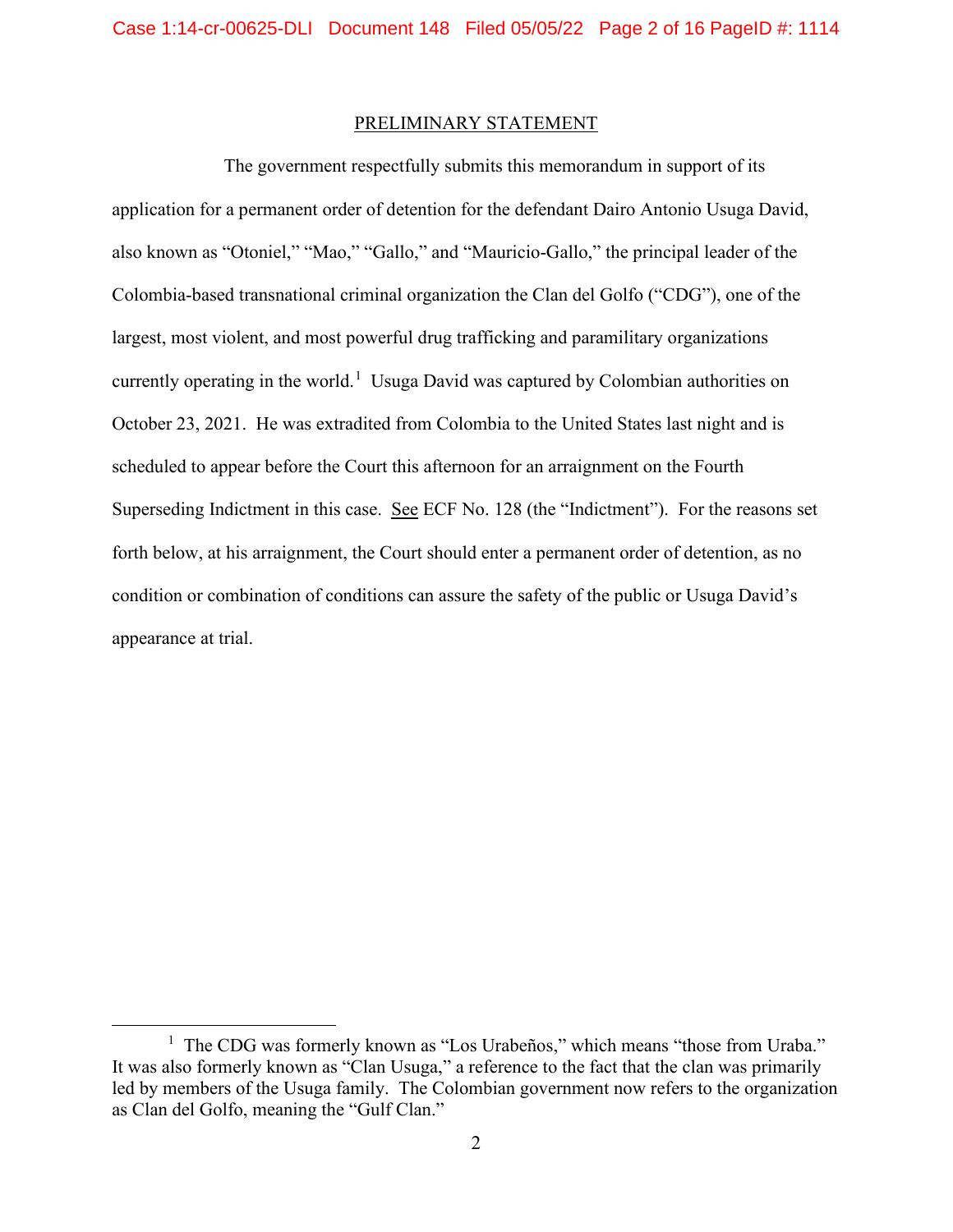## STATEMENT OF FACTS

## I. The CDG Under the Leadership of Usuga David<sup>[2](#page-2-0)</sup>

Between 2012 and through his capture by Colombian military and law enforcement forces on October 23, 2021, Usuga David was the supreme leader of the CDG.

The CDG is one of the most violent and most powerful criminal organizations in Colombia, and it is one of the largest distributors of cocaine in the world. With as many as 6,000 members at times, the CDG exercises military control over vast amounts of territory in the Urabá region of Antioquia, Colombia, one of the most lucrative drug trafficking areas within Colombia due to its proximity to the Colombia-Panama border and the Caribbean and Pacific coasts. Clad in military uniforms, CDG members employ military tactics and weapons to reinforce their power and incite wars and violence against rival drug traffickers, paramilitary organizations, and Colombian law enforcement authorities who threaten the CDG's control.

The CDG funds its activities primarily through a multi-billion dollar drug trafficking operation. Among other things, it imposes a "tax" on any drug traffickers operating in territory under its control, charging fees for every kilogram of cocaine manufactured, stored, or transported through areas controlled by the organization. The CDG also directly exports cocaine, and coordinates the production, purchase, and transfer of weekly and bi-weekly multiton shipments of cocaine from Colombia into Central America and Mexico for ultimate importation to the United States.

<span id="page-2-0"></span> $2$  As permitted by the Second Circuit, the government proceeds by factual proffer in support of its motion for a permanent order of detention. See United States v. LaFontaine, 210 F.3d 125, 130–31 (2d Cir. 2000); United States v. Ferranti, 66 F.3d 540, 542 (2d Cir. 1995). As this proffer seeks only to articulate facts sufficient to justify detention, it is not a complete statement of all the evidence of which the government is aware or which it will seek to introduce at trial.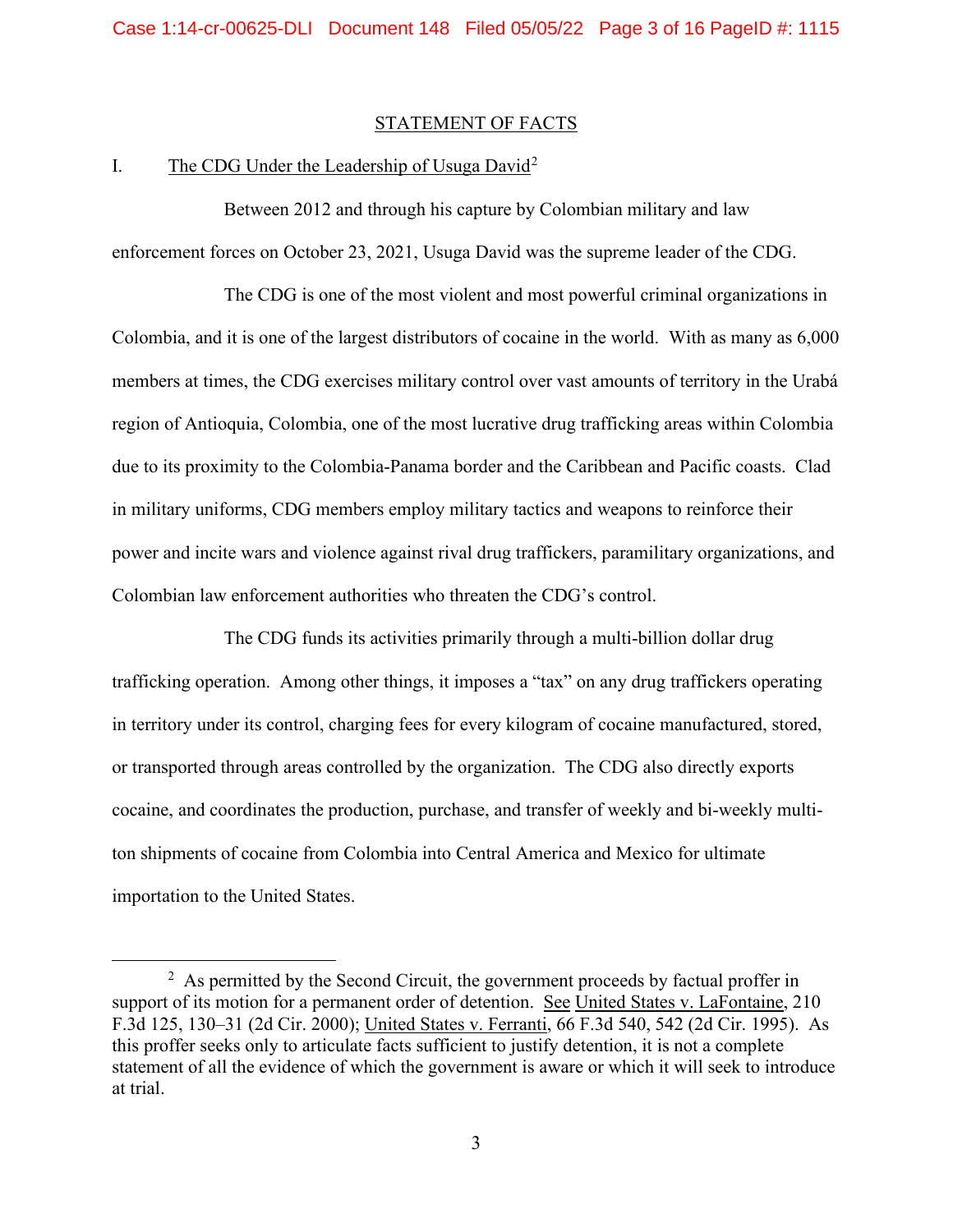### Case 1:14-cr-00625-DLI Document 148 Filed 05/05/22 Page 4 of 16 PageID #: 1116

The volume of drugs exported by the CDG under the leadership of Usuga David is illustrated by multiple drug seizures linked to the organization. For example: (a) on April 12, 2021, approximately 1,365 kilograms (approximately 1.5 tons) of cocaine were seized from two boats off the coast of Panama; (b) on April 14, 2021, approximately 2,609 kilograms (approximately 2.9 tons) of cocaine were seized from a go-fast boat off of the coast of Panama; and (c) on July 18, 2021, approximately 5,463 kilograms (approximately 6 tons) of cocaine were seized from a boat within a jungle region in Colombia.<sup>[3](#page-3-0)</sup>

To maintain control over CDG territory, Usuga David and the CDG employed a veritable army of "sicarios," or hitmen, who carried out acts of violence, including murders, assaults, kidnappings, torture, and assassinations against competitors and those deemed traitors to the organization, as well as their family members. The CDG frequently murdered and assaulted Colombian law enforcement officers, Colombian military personnel, rival drug traffickers and paramilitaries, potential witnesses, and civilians. Usuga David and the CDG used violence to, among other things, promote and enhance the prestige, reputation, and position of the CDG with respect to rival criminal organizations; preserve, protect, and expand the CDG's power and territory; finance the CDG's operations and enrich its leaders through the collection of drug debts; maintain discipline among its members and associates; and protect CDG members from arrest and prosecution by silencing potential witnesses and retaliating against law enforcement authorities and those assisting law enforcement.

The CDG's staggering capacity for violence is illustrated by multiple weapons seizures linked to the organization. For example: (a) on January 24, 2021, weapons linked to the CDG were seized in Medellin, Colombia, including 15 rocket propelled grenades, six Galil rifles,

<span id="page-3-0"></span><sup>&</sup>lt;sup>3</sup> Photographs of the April 14, 2021 seizure are attached hereto as Exhibit A.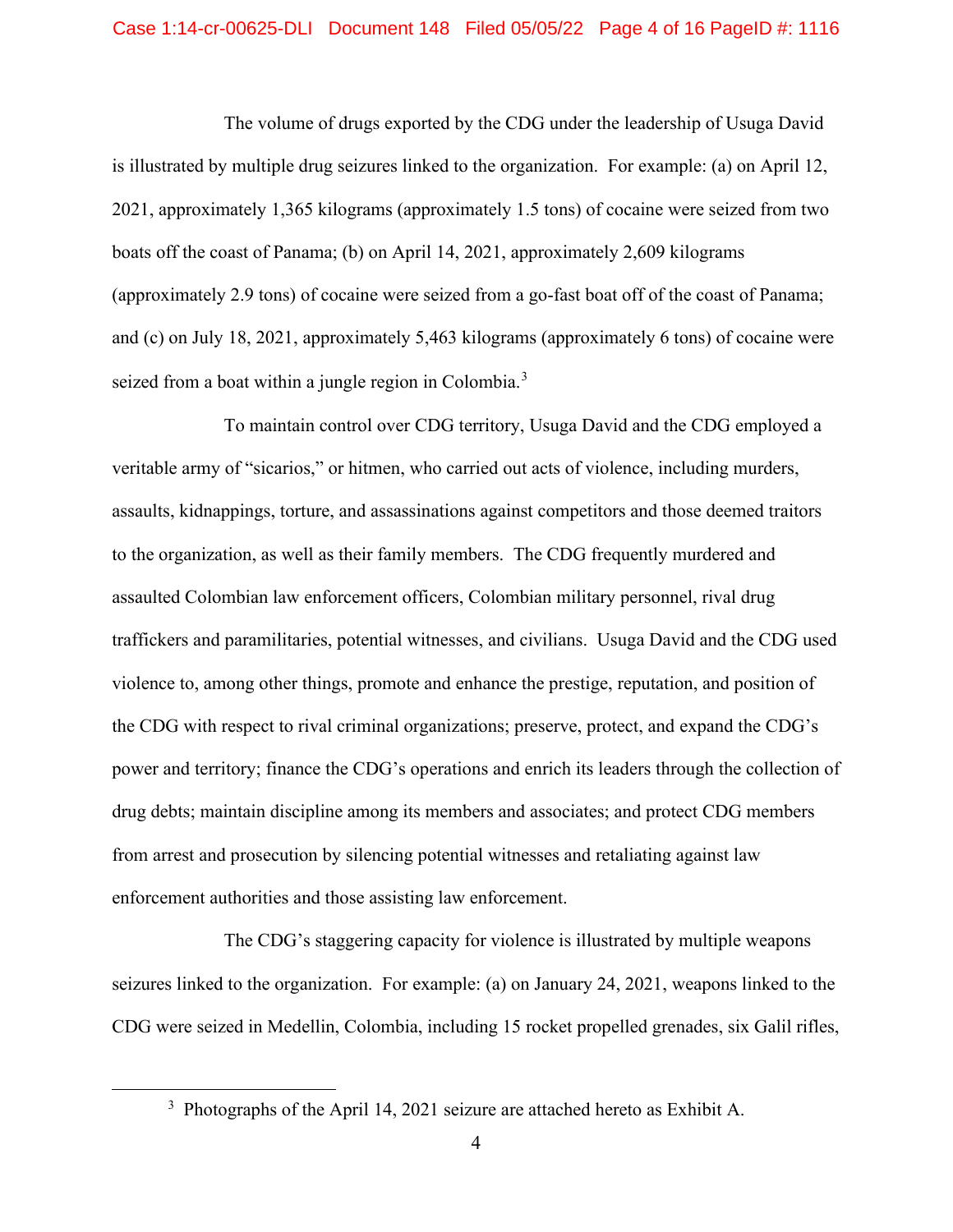two M4 rifles, one AK-47 rifle, one Remington rifle, 10 rifle magazines, and over 1,000 rounds of various caliber ammunition; (b) on January 30, 2021, another cache of weapons linked to the CDG was seized in Medellin, Colombia, including five rifles, 10 handguns, one revolver, one handgun silencer, and more than 670 rounds of various caliber ammunition; and (c) on July 28, 2021, additional weapons linked to the CDG were seized in Medellin, Colombia, including five grenade launchers, 31 rifles, 10 semiautomatic handguns, five revolvers, 30 rifle magazines, and 55 rounds of various caliber ammunition. [4](#page-4-0)

## II. Usuga David's Conduct

Usuga David served as a high-ranking leader within the CDG from its inception and was its principal leader for the past ten years. During his reign, Usuga David oversaw all of the CDG's activities and directed its members to engage in extensive criminal acts, including ruthless acts of violence, mandated "strikes" or shutdowns of all business activities and civilian movement within designated regions of Colombia, retaliation against law enforcement authorities and potential witnesses, the exertion of control over drug manufacturing facilities and trafficking routes, and the exportation of cocaine in multi-ton quantities.

Usuga David assumed power and territorial control over vast swaths of the Colombian coastline and personally directed members of the CDG to commit ruthless acts of violence to reinforce that power.<sup>[5](#page-4-1)</sup> This included violence against innocent people and civilians, whom he treated as expendable. For example, in early 2012, following the death of Usuga David's brother, Juan de Dios Usuga David (also known as "Giovanni"), in a police raid, Usuga

<span id="page-4-1"></span><span id="page-4-0"></span><sup>&</sup>lt;sup>4</sup> Photographs of the January 24, 2021 seizure are attached hereto as Exhibit B; photographs of the January 30, 2021 seizure are attached hereto as Exhibit C; and photographs of the July 28, 2021 seizure are attached hereto as Exhibit D.

 $<sup>5</sup>$  A map depicting the territories under the CDG's control is attached hereto as Exhibit E.</sup>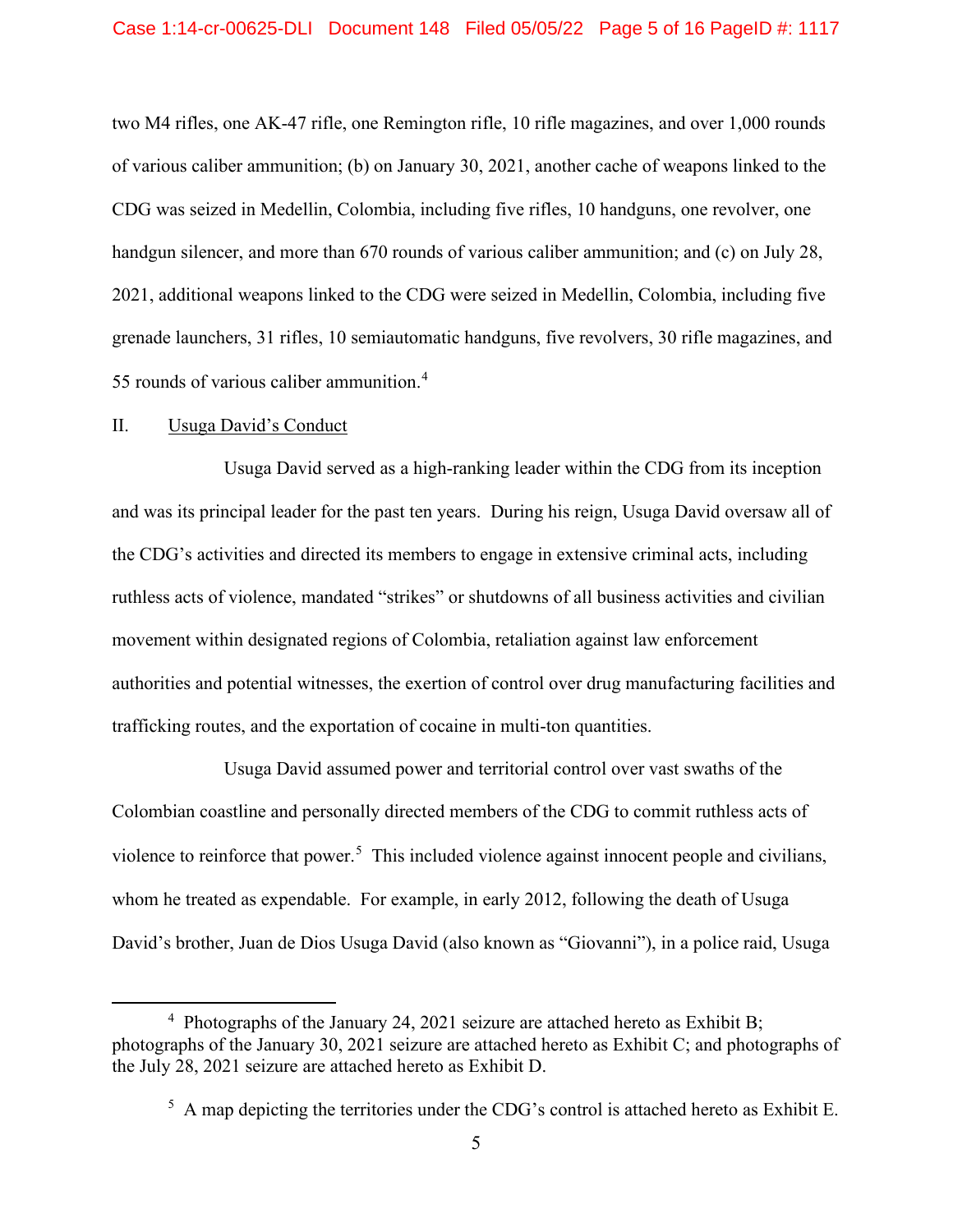## Case 1:14-cr-00625-DLI Document 148 Filed 05/05/22 Page 6 of 16 PageID #: 1118

David ordered that a multi-day shutdown or "strike" be imposed on towns and communities within the CDG's control. During the strike, CDG members ordered that all businesses remain closed, and residents stay in their homes. For multiple days, the streets remained empty, as Usuga David ordered CDG members to execute those who did not adhere to his orders.

Usuga David also personally ordered CDG members to commit murders of specific individuals on dozens of occasions, including the murders of rival drug traffickers and members of the CDG who betrayed him or the organization. For example, Usuga David ordered the assassinations of multiple individuals who worked for a rival drug trafficking organization run by Daniel Barrera Barrera.<sup>[6](#page-5-0)</sup> Usuga David also ordered the torture and murder of a CDG member who provided information to Barrera's organization. That individual was subsequently tortured, buried alive, and beheaded post-mortem.

In addition, Usuga David regularly directed CDG members to use violence, intimidation, and murder to dissuade law enforcement authorities from performing their duties and to silence potential witnesses. For example, at Usuga David's direction, the CDG carried out organized campaigns, referred to as "Plan Pistolas," to kill Colombian law enforcement and military personnel using military-grade weapons, including grenades, explosives, and assault rifles. Usuga David also offered bounties for the murder of Colombian police officers and military personnel to intimidate law enforcement authorities and prevent them from capturing

<span id="page-5-0"></span><sup>&</sup>lt;sup>6</sup> Daniel Barrera Barrera manufactured hundreds of tons of cocaine annually in Colombia, trafficked it to various parts of the world, including the United States, and laundered tens of millions of dollars in proceeds from his narcotics trafficking activity. Following his capture in 2012 and extradition to the United States in 2013, Barrera pleaded guilty in the Eastern District of New York to conspiring to launder money, and he pleaded guilty in the Southern District of New York to conspiring to distribute and manufacture cocaine knowing that it would be imported into the United States. The pleas were entered on October 9, 2014, and November 20, 2014, respectively. On July 25, 2016, Barrera was sentenced to 35 years' imprisonment.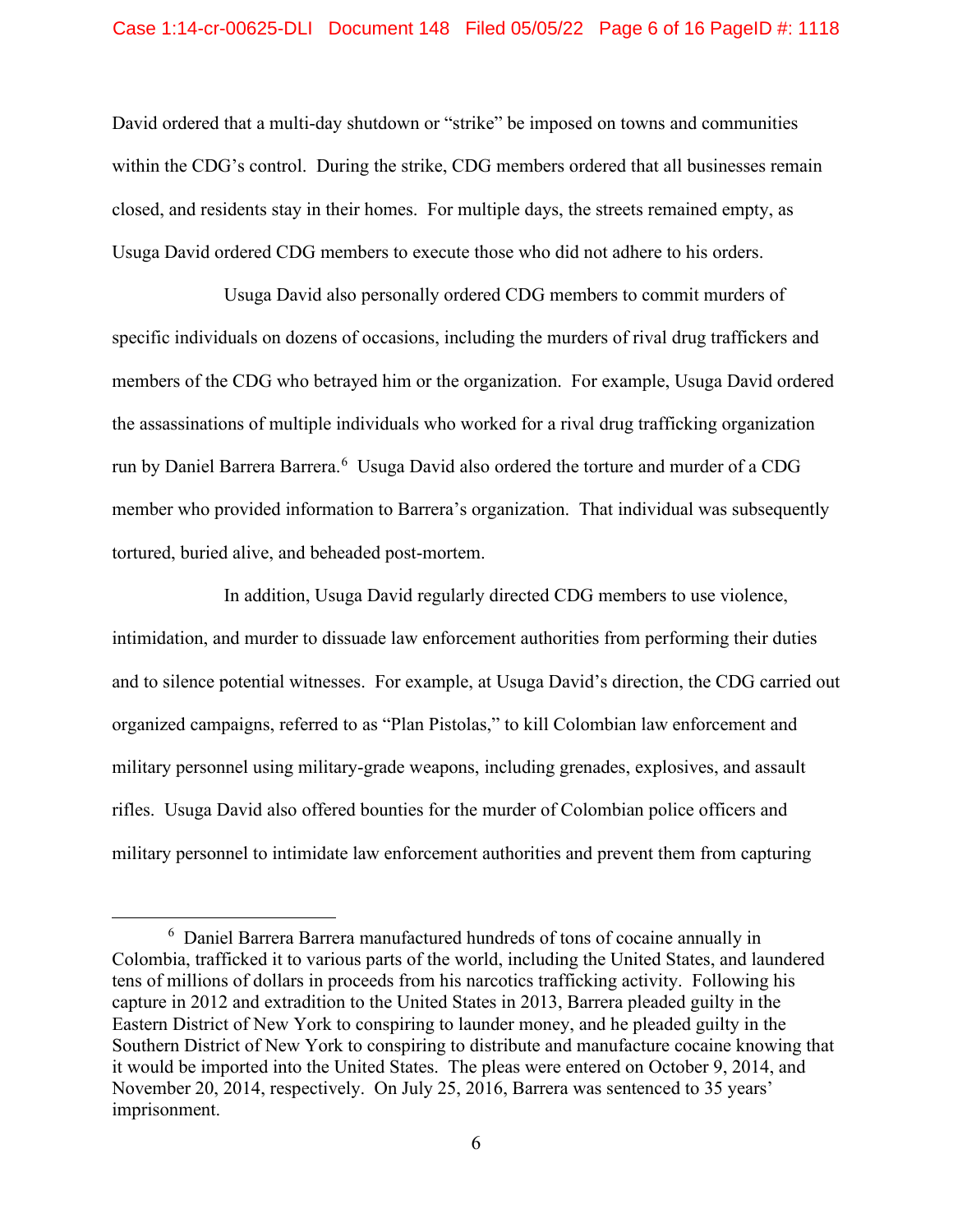### Case 1:14-cr-00625-DLI Document 148 Filed 05/05/22 Page 7 of 16 PageID #: 1119

him or interfering in the CDG's business. Usuga David's organization also made numerous attempts to assassinate individuals who were believed to be cooperating with law enforcement. For example, CDG members attempted to poison a witness with cyanide while he was imprisoned overseas and attempted to assassinate the witness's attorney.

Finally, Usuga David was extensively involved in the narcotics activities that funded the CDG and enabled its power. Among other things, he oversaw the CDG's drug trafficking exports and directed a network of "debt collectors" tasked with the enforcement and collection of taxes paid by drug trafficking organizations that operated in regions controlled by the CDG. In addition, Usuga David controlled cocaine manufacturing facilities and used the CDG's extensive distribution network to export cocaine independently for his own personal profit.

## III. Foreign Authorities' Arrest and Extradition of Usuga David

For years, Usuga David evaded capture by periodically moving through a network of rural safe houses and refraining from using a cell phone, instead relying on couriers for communication. Usuga David was ultimately arrested on October 23, 2021, in a rural hideout in Antioquia province, Colombia, near the Colombia-Panama border, following an extensive capture operation by Colombian military and law enforcement personnel involving 500 soldiers and 22 helicopters.<sup>[7](#page-6-0)</sup>

On November 4, 2021, a grand jury sitting in the Eastern District of New York returned the Indictment, which spans over 18 years of Usuga David's criminal conduct. Count One charges Usuga David with leading a Continuing Criminal Enterprise ("CCE"), in violation of Title 21, United States Code, Sections 848(a) and 848(c), predicated on 45 violations, for his

<span id="page-6-0"></span> $^7$  A photograph of Usuga David taken after his arrest is attached hereto as Exhibit F.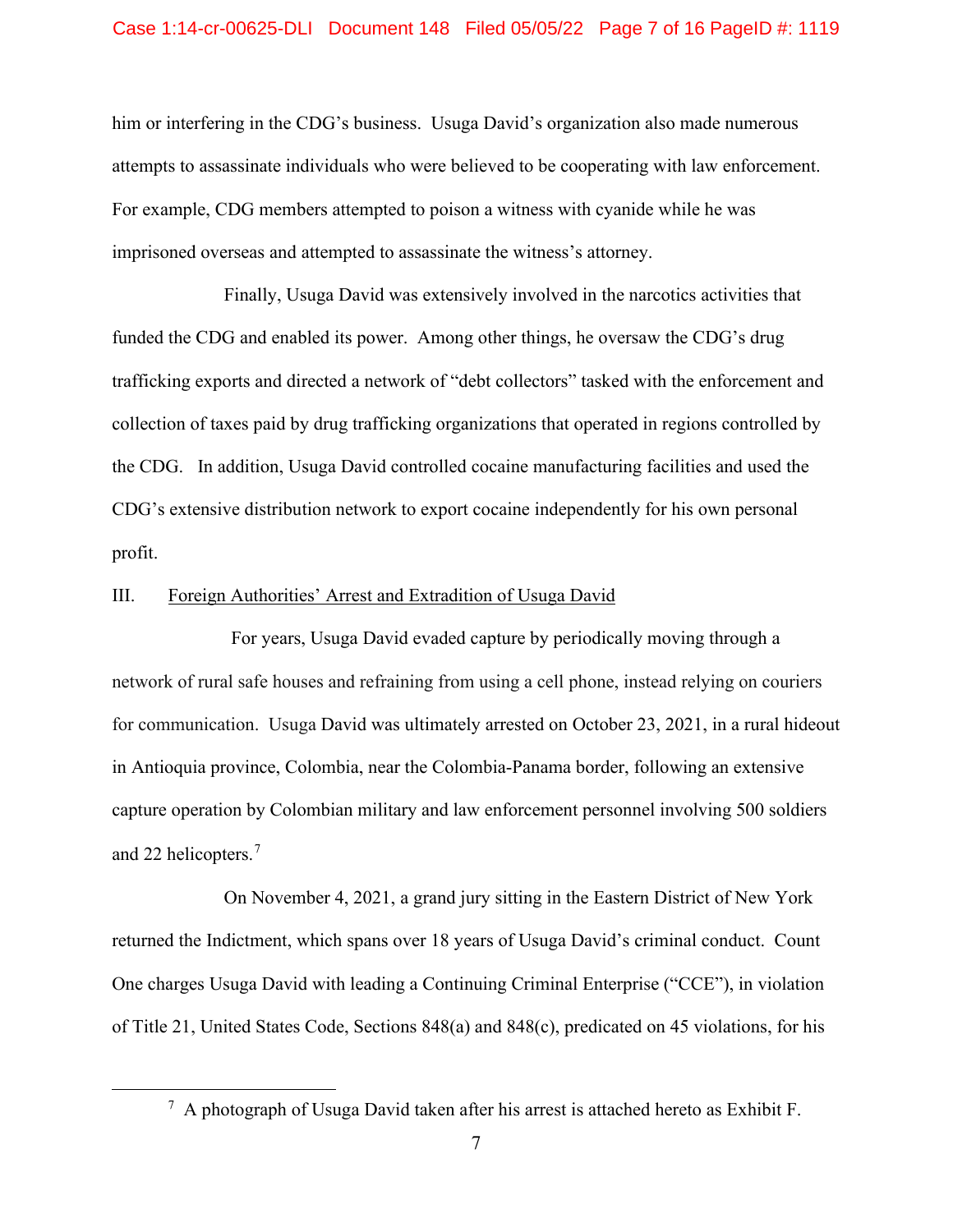role as the leader of the CDG. Count Two charges Usuga David with participating in an international conspiracy to manufacture and distribute cocaine, knowing and intending that the narcotics would be illegally imported into the United States, in violation of Title 21, United States Code, Sections 959(d), 960(b)(1)(B)(ii) and 963. Count Three charges Usuga David with use of firearms in furtherance of his drug trafficking crimes, in violation of Title 18, United States Code, Sections 924(c)(1)(A)(i), 924(c)(1)(A)(ii), 924(c)(1)(A)(iii) and 924(c)(1)(B)(ii). Counts One and Two carry a statutory maximum of life imprisonment. Count One carries a mandatory minimum of 20 years' imprisonment, and Count Two carries a mandatory minimum of 10 years' imprisonment.<sup>[8](#page-7-0)</sup>

Following extradition proceedings based on the Indictment, Usuga David was extradited from Colombia and arrived in the Eastern District of New York earlier today. He will be presented before the Honorable Vera M. Scanlon for arraignment this afternoon.

<span id="page-7-0"></span><sup>&</sup>lt;sup>8</sup> The government of Colombia granted extradition on Count One, Violations One through Forty-Four, and Count Two. The government of Colombia did not grant extradition on Count One, Violation Forty-Five, or on Count Three; as such, at this time, the government does not expect to proceed on these aspects of the charges.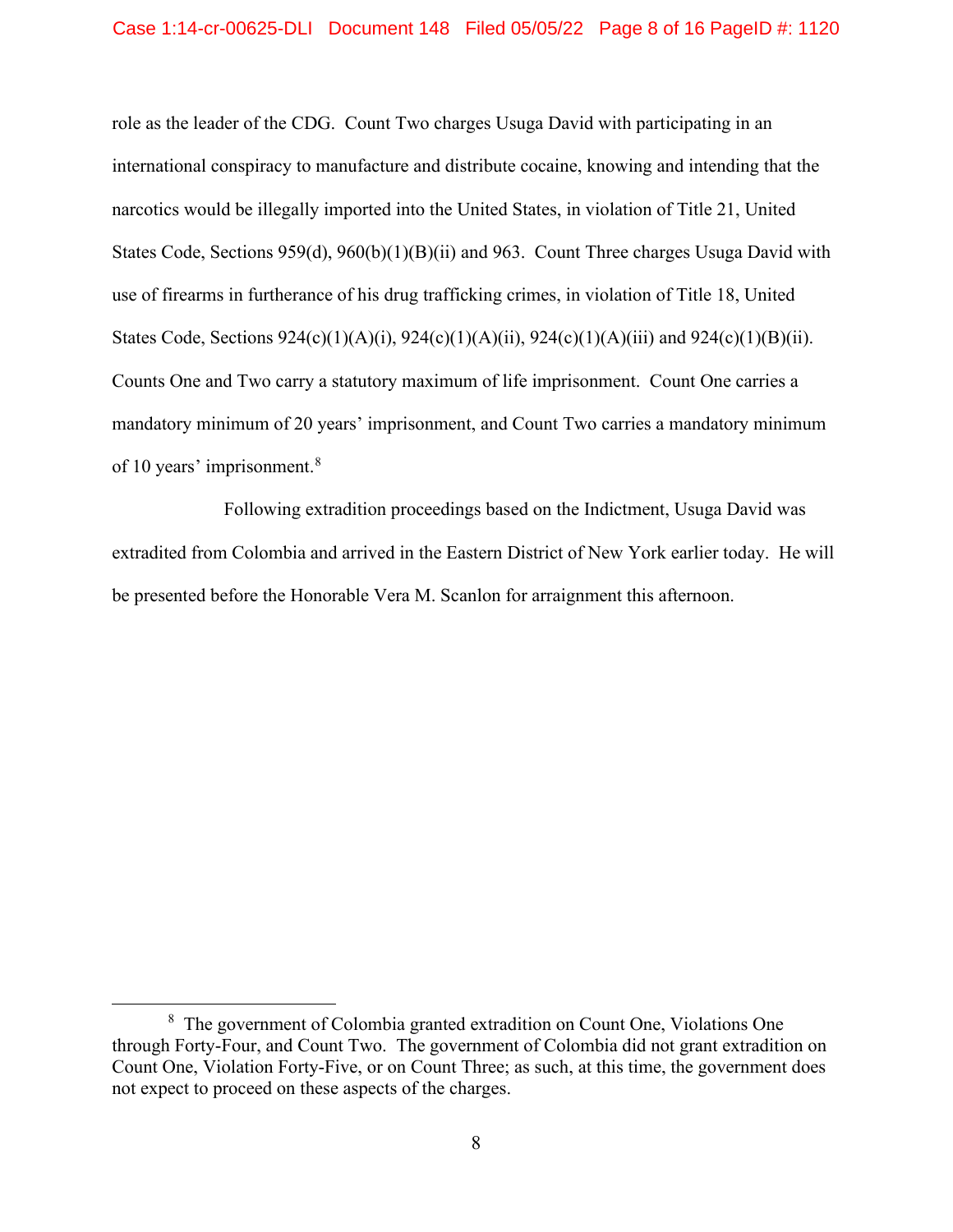#### ARGUMENT

## I. Legal Standards

Under the Bail Reform Act, 18 U.S.C. §§ 3141 et seq., a federal court must order a defendant detained pending trial where it determines that "no condition or combination of conditions would reasonably assure the appearance of the person as required and the safety of any other person and the community." 18 U.S.C. § 3142(e). A presumption of dangerousness and risk of flight arises when a defendant is charged with an offense under the Controlled Substances Act or the Controlled Substances Import and Export Act that carries a maximum term of imprisonment of 10 years or more and the Court finds probable cause to believe that the defendant committed such offense. 18 U.S.C. § 3142(e)(3)(A). Probable cause may be established by the sheer fact that a grand jury has returned an indictment charging the defendant with the offense in question. See United States v. Contreras, 776 F.2d 51, 54–55 (2d Cir. 1985).

The presumption means that the Court must initially assume there is "no condition or combination of conditions that will reasonably assure the appearance of the person as required and the safety of the community." 18 U.S.C. § 3124(e)(3). The defendant may rebut this presumption by coming "forward with evidence that he does not pose a danger to the community or a risk of flight." United States v. Mercedes, 254 F.3d 433, 436 (2d Cir. 2001) (per curiam). If this burden of production is satisfied, the government retains the burden of persuasion by clear and convincing evidence that the defendant presents a danger to the community and by a preponderance of the evidence that the defendant presents a risk of flight. See 18 U.S.C. § 3142(f); Mercedes, 254 F.3d at 436; United States v. Jackson, 823 F.2d 4, 5 (2d Cir. 1987); United States v. Chimurenga, 760 F.2d 400, 405 (2d Cir. 1985).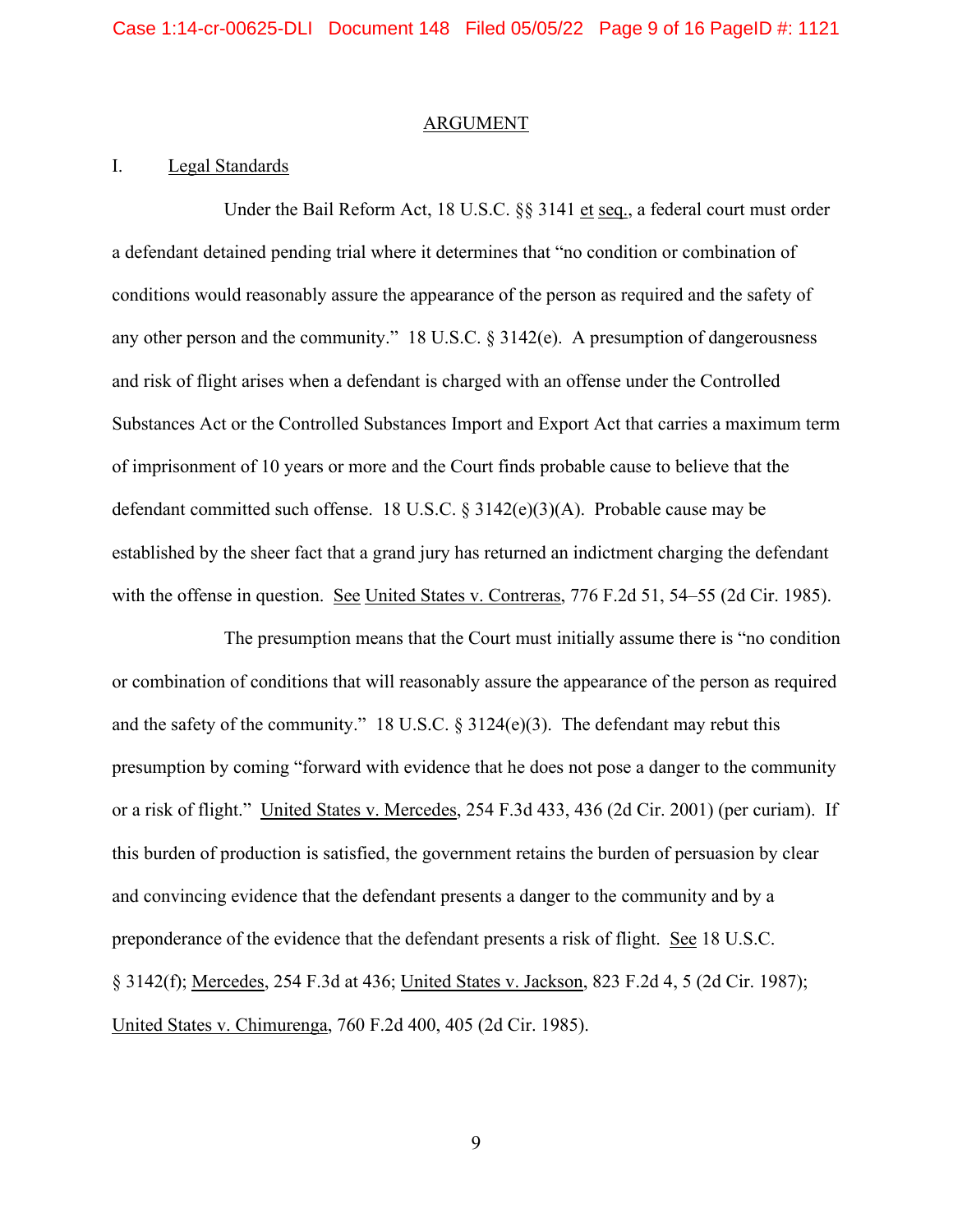The concept of "dangerousness" encompasses not only the effect of a defendant's release on the safety of identifiable individuals, such as witnesses, but also "'the danger that the defendant might engage in criminal activity to the detriment of the community.'" United States v. Millan, 4 F.3d 1038, 1048 (2d Cir. 1993) (quoting legislative history). Indeed—and significantly—danger to the community includes "the harm to society caused by [the likelihood of continued] narcotics trafficking." United States v. Leon, 766 F.2d 77, 81 (2d Cir. 1985). In considering risk of flight, courts have found that where the evidence of guilt is strong, it provides "a considerable [ ] incentive to flee," Millan, 4 F.3d at 1046, as does the possibility of a severe sentence, see Jackson, 823 F.2d at 7; United States v. Martir, 782 F.2d 1141, 1147 (2d Cir. 1986) (defendants charged with serious offenses with significant maximum terms had potent incentives to flee); see also United States v. Cisneros, 328 F.3d 610, 618 (10th Cir. 2003) (defendant was flight risk because her knowledge of seriousness of charges against her gave her strong incentive to abscond to Mexico).

Courts consider several factors in making the determination of whether pretrial detention is appropriate: (1) the nature and circumstances of the crime charged; (2) the weight of the evidence against the defendant; (3) the history and characteristics of the defendant, including family ties, employment, financial resources, community ties, and past conduct; and (4) the nature and seriousness of the danger to any person or the community that would be posed by release. See 18 U.S.C.  $\S 3142(g)$ . Even where the defendant has met his burden of production to rebut the statutory presumption in favor of detention, the presumption also remains a factor for the Court to consider. Mercedes, 254 F.3d at 436.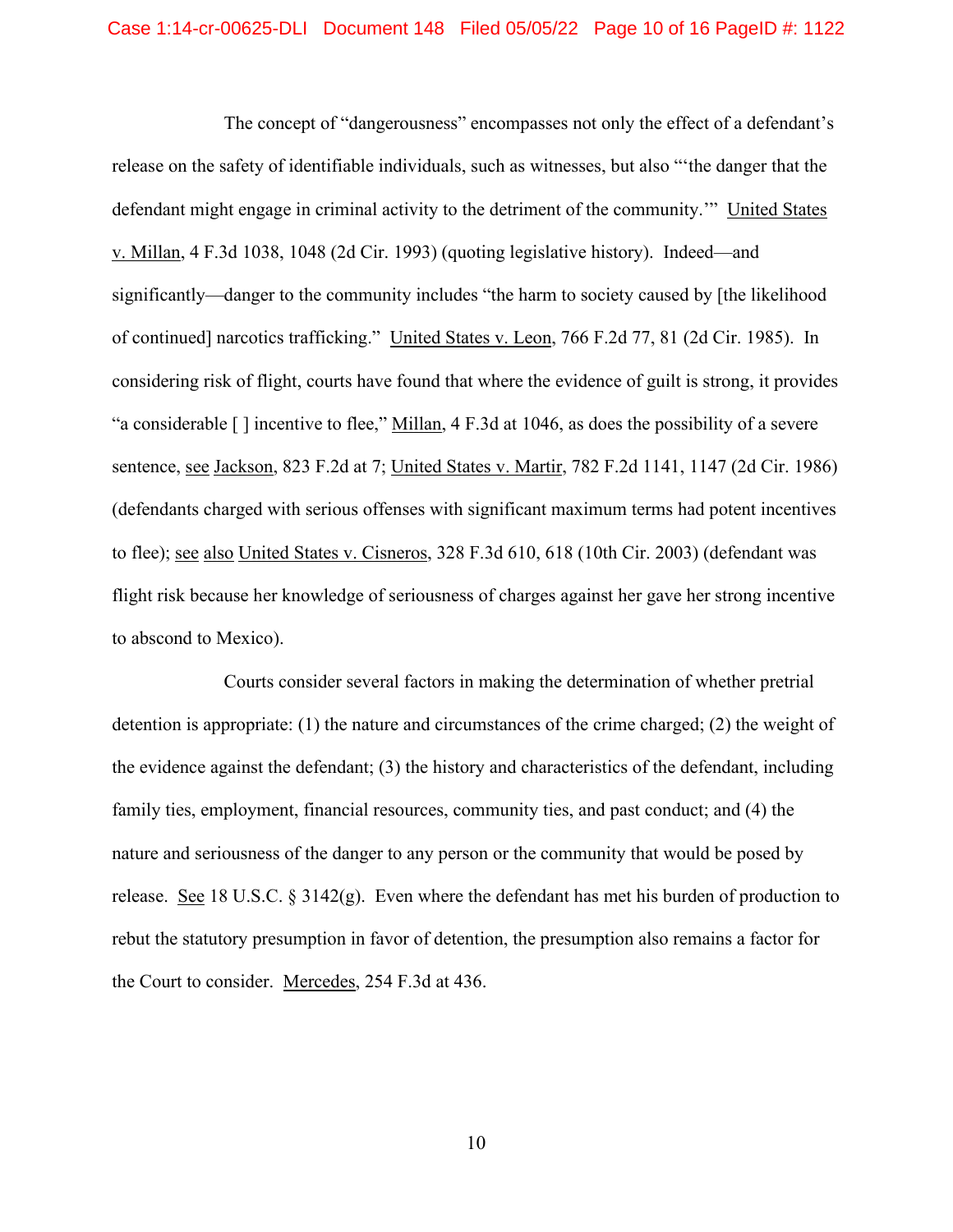## II. A Presumption of Detention Applies

This case involves offenses for which there is a presumption that no combination of conditions will reasonably assure Usuga David's appearance or the safety of the community. See 18 U.S.C. § 3142(e)(3). Specifically, because Usuga David is charged with multiple counts under the Controlled Substances Act and the Controlled Substances Import and Export Act for which the maximum term of imprisonment is life, he is presumed to pose a danger to the community and a risk of flight. Accordingly, Usuga David bears the initial burden of showing that he is not a danger to the community or a flight risk. For the reasons set forth below, Usuga David cannot sustain that burden.

## III. Usuga David Is a Danger to the Community

The facts and circumstances of this case compel Usuga David's detention, as all four factors set forth in the Bail Reform Act inescapably show that he poses a danger to the community. The conduct with which Usuga David is charged—leading a continuing criminal enterprise engaged in drug trafficking and brutal acts of violence, and participating in an international cocaine manufacturing and distribution conspiracy—are among the most egregious contemplated by our criminal justice system. For these crimes, Usuga David faces 20-year and 10-year mandatory minimum prison sentences. See 21 U.S.C. §§ 848(a), 960(b)(1)(B)(ii). The scope and continuing nature of Usuga David's criminal conduct—which include the use of extortion, threats, and violence to exercise power over a population and territory and to carry out the production, purchase, taxation, and international shipment of thousands of kilograms of cocaine—demonstrates that he is partly responsible for the steady supply of illicit drugs that flow through and around the United States, and the significantly compromised quality of life the residents of communities within this nation suffer as a result.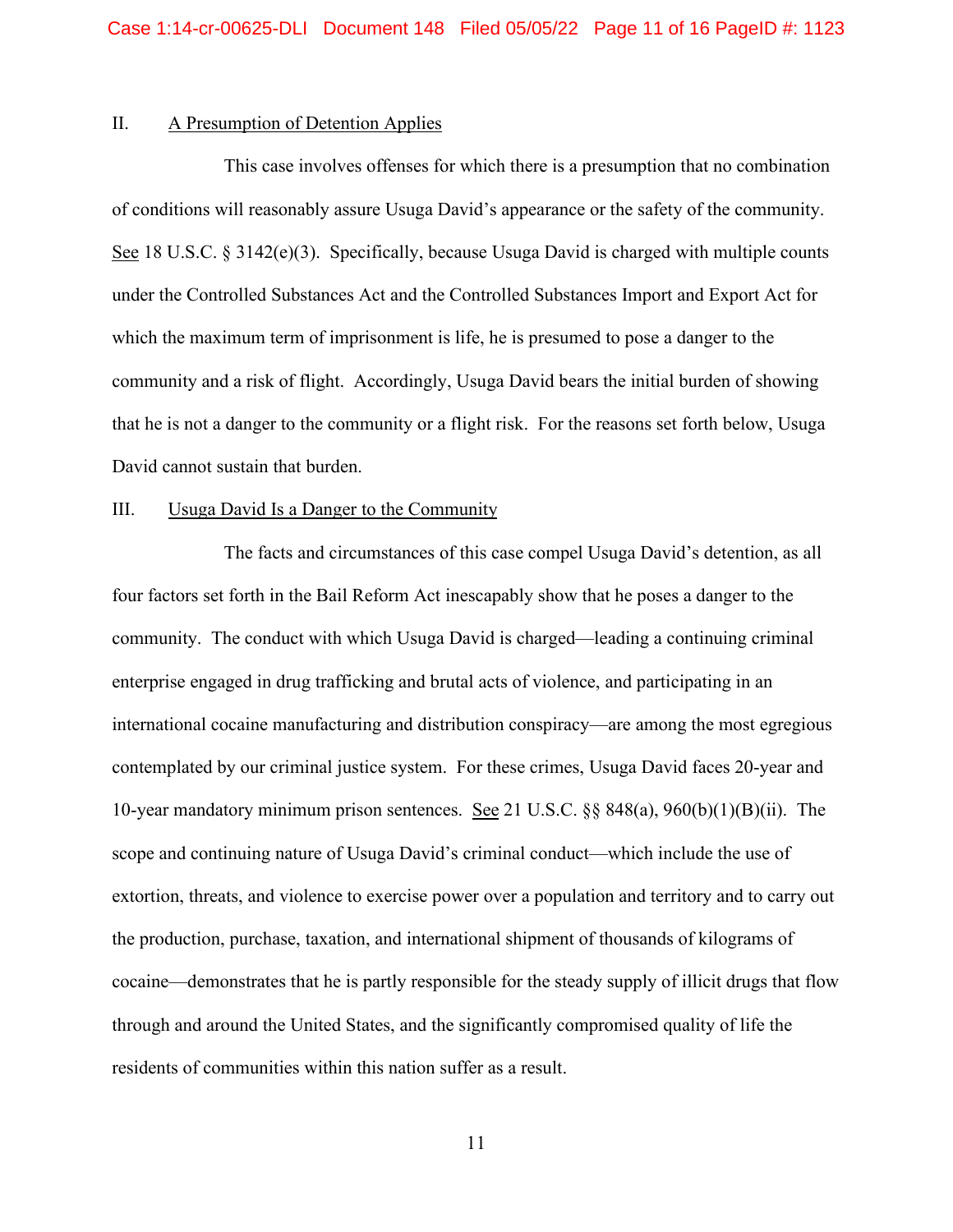### Case 1:14-cr-00625-DLI Document 148 Filed 05/05/22 Page 12 of 16 PageID #: 1124

The defendant's release poses a danger to the community given the ease with which he can continue to engage in criminal conduct if released by, among other things, directing CDG personnel to engage in narcotics trafficking on his behalf. See Millan, 4 F.3d at 1048 ("dangerousness" encompasses "'the danger that the defendant might engage in criminal activity to the detriment of the community'" (quoting legislative history)); Leon, 766 F.2d at 81 (dangerousness includes "the harm to society caused by [the likelihood of continued] narcotics trafficking"). That danger is particularly pronounced here given his notorious drug trafficking activities spanning almost 20 years.

Beyond the dangerousness evidenced by his narcotics trafficking, Usuga David directly oversaw and ordered numerous acts of violence carried out by CDG members, including murders, assaults, rapes, kidnappings, torture, and assassinations against Colombian authorities, rival drug traffickers and paramilitaries, and civilians. In directing the CDG's violent campaign, Usuga David has shown total disregard for human life. Moreover, the cavalier manner in which Usuga David unleashed such violence without any apparent fear of law enforcement or possible consequences demonstrates that no combination of legal conditions would be sufficient to allay the extraordinary danger he poses.

Finally, the evidence of Usuga David's guilt in leading a continuing criminal enterprise and engaging in narcotics trafficking is overwhelming. His arrest comes at the end of a longstanding investigation conducted by a number of U.S. agencies and Colombian authorities. The evidence supporting the charges against Usuga David includes, among other things, Usuga David's own statements, as well as testimony from multiple cooperating witnesses, law enforcement agents, and victims; intercepted communications among members of rival drug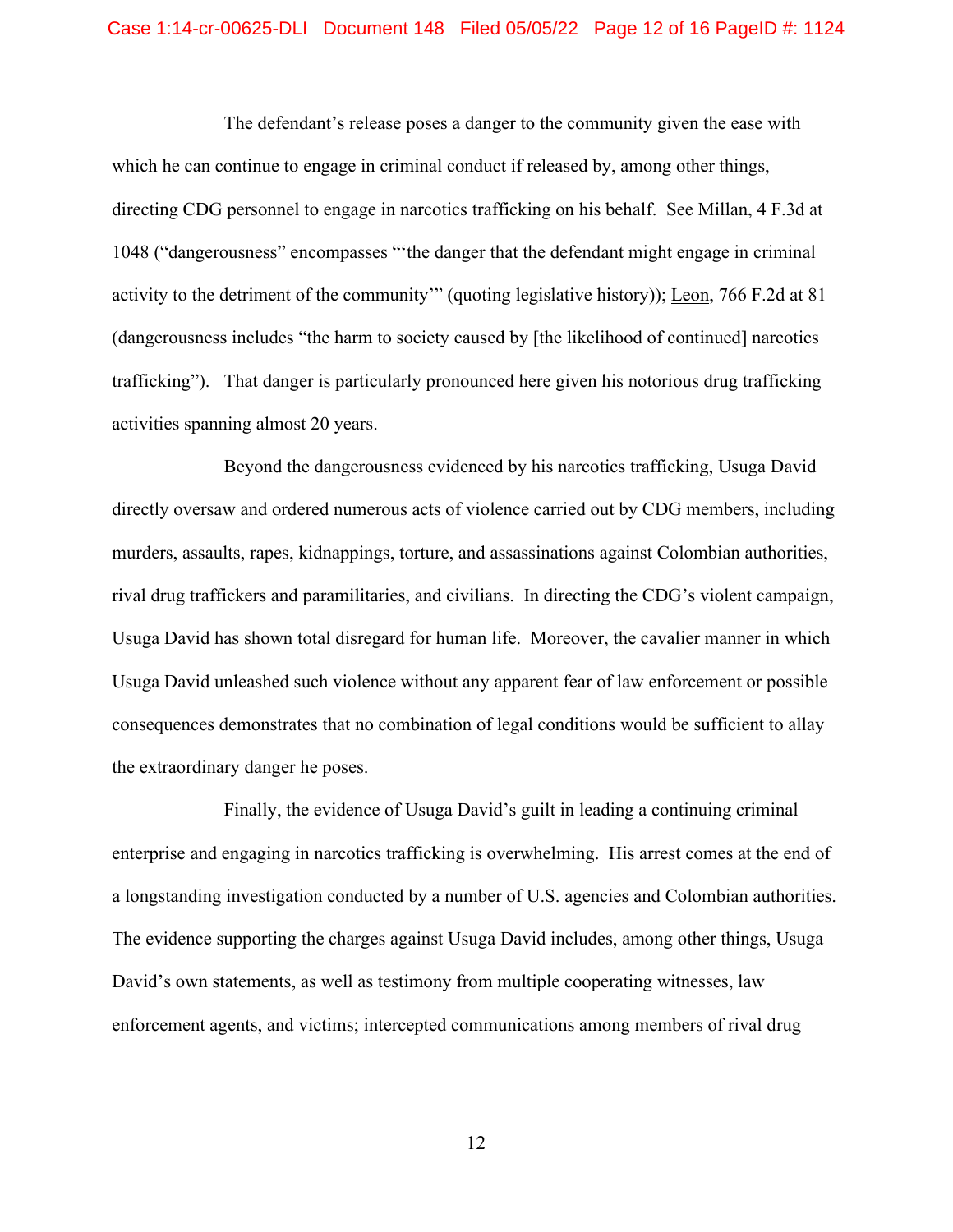## Case 1:14-cr-00625-DLI Document 148 Filed 05/05/22 Page 13 of 16 PageID #: 1125

trafficking and paramilitary organizations; drug ledgers and records; and numerous drug and weapons seizures.

In sum, based upon the breadth of Usuga David's international drug trafficking empire, his ability to thwart government and law enforcement efforts to disrupt his criminal activity, and his unrestrained use of violence, releasing Usuga David would undoubtedly present an extraordinary danger to the community. No condition or combination of conditions can assure its safety.

## IV. Usuga David Poses a Significant Risk of Flight

Similarly, Usuga David cannot overcome the presumption that he is a risk of flight. First, his capture was the result of an extensive joint campaign by the Colombian National Police, Colombian Air Force, and National Army of Colombia that began in 2016. Prior to Usuga David's arrest, the Colombian government offered a \$800,000 reward for information regarding his whereabouts and the United States offered a \$5 million bounty for information leading to his arrest. As described above, for years, Usuga David evaded capture by periodically moving through a network of rural safe houses and refraining from using a cell phone, instead relying on couriers for communication. Usuga David was ultimately captured in a rural hideout in Antioquia province, Colombia, near the Colombia-Panama border, following an operation involving 500 soldiers and 22 helicopters. President Ivan Duque of Colombia described the operation as "the biggest penetration of the jungle ever seen in the military history of our country." Since his capture, Usuga David has been held under rigorous surveillance conditions at a maximum-security facility. He fought his extradition to the United States up until the moment of his departure.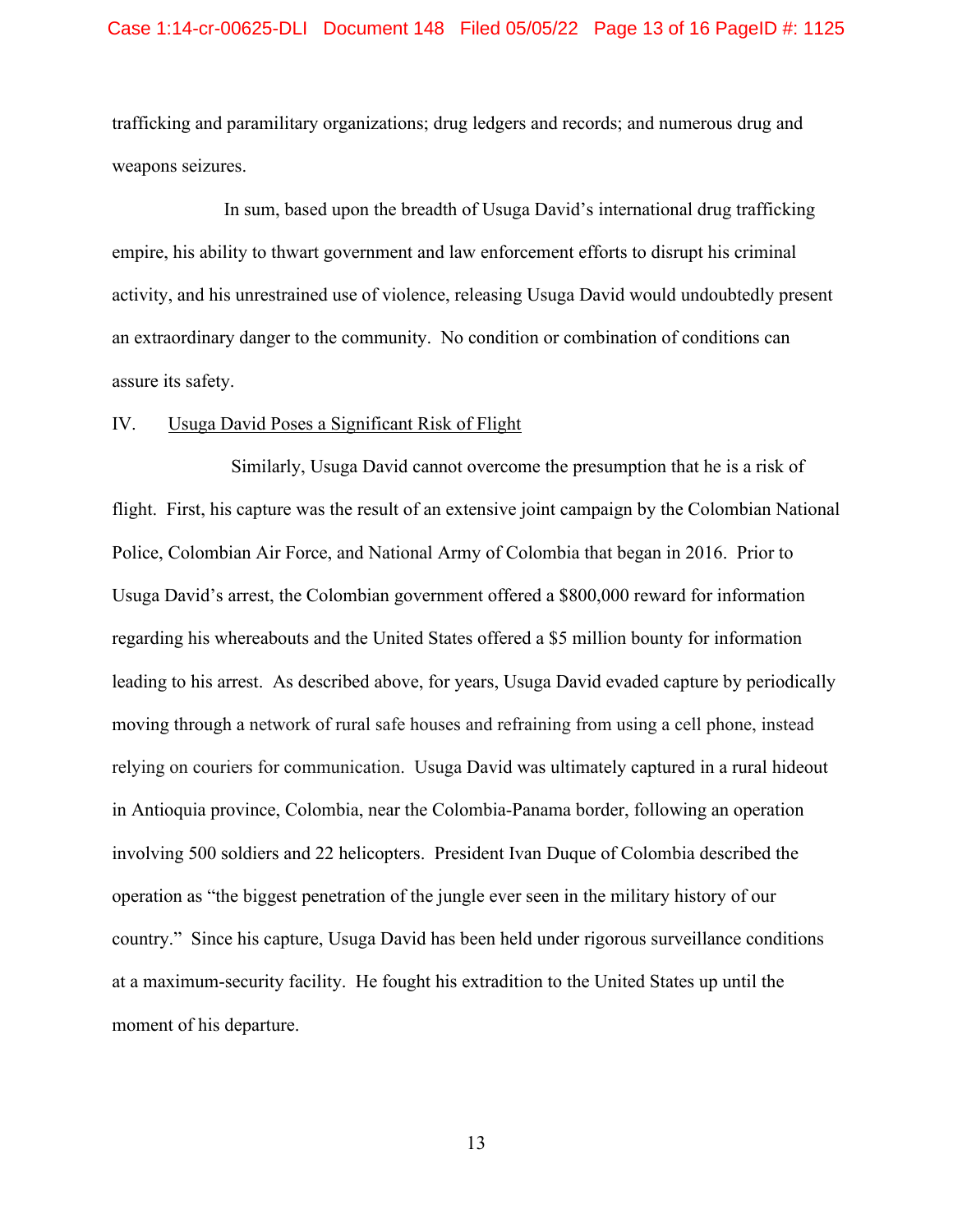Second, that Usuga David evaded capture for so long, and his actions following his arrest, speak volumes about his readiness and ability to avoid prosecution at all costs. For years, he has been at the helm of the CDG, an extraordinarily powerful and lucrative drug trafficking organization. Should Usuga David be released from custody, he could seek to leverage his connections to high-level CDG members in Colombia to assist him in fleeing from U.S. law enforcement, obtaining shelter overseas, and evading justice in an American courtroom. See United States v. Bruno, 89 F. Supp. 3d 425, 432 (E.D.N.Y. 2015) (observing, in case involving both serious flight risk and danger to community, that detention is appropriate where defendant's "alleged ties to a large criminal syndicate indicate that he has strong connections to people who have the resources to, ability to, and interest in helping him flee the jurisdiction"). In addition, Usuga David has extensive undisclosed wealth from prior drug trafficking and taxation, and the ability to obtain additional revenue from the CDG's ongoing drug trafficking activities, all of which would enable him to orchestrate his flight from justice and sustain himself in hiding, as he did prior to his capture.

Third, if convicted of operating a continuing criminal enterprise as charged in Count One, Usuga David faces a mandatory minimum sentence of 20 years' imprisonment; and if convicted of international narcotics trafficking conspiracy as charged in Count Two, he faces a mandatory minimum sentence of 10 years' imprisonment; both counts carry a statutory maximum of life imprisonment. Given the significant jail time Usuga David faces upon conviction, he has a strong incentive to flee the jurisdiction. See Jackson, 823 F.2d at 7; Martir, 782 F.2d at 1147 (charges with significant maximum terms created potent incentive to flee); Cisneros, 328 F.3d at 618 (seriousness of charges gave defendant strong incentive to abscond). Furthermore, even if Usuga David were to prevail in the instant case, he faces charges in several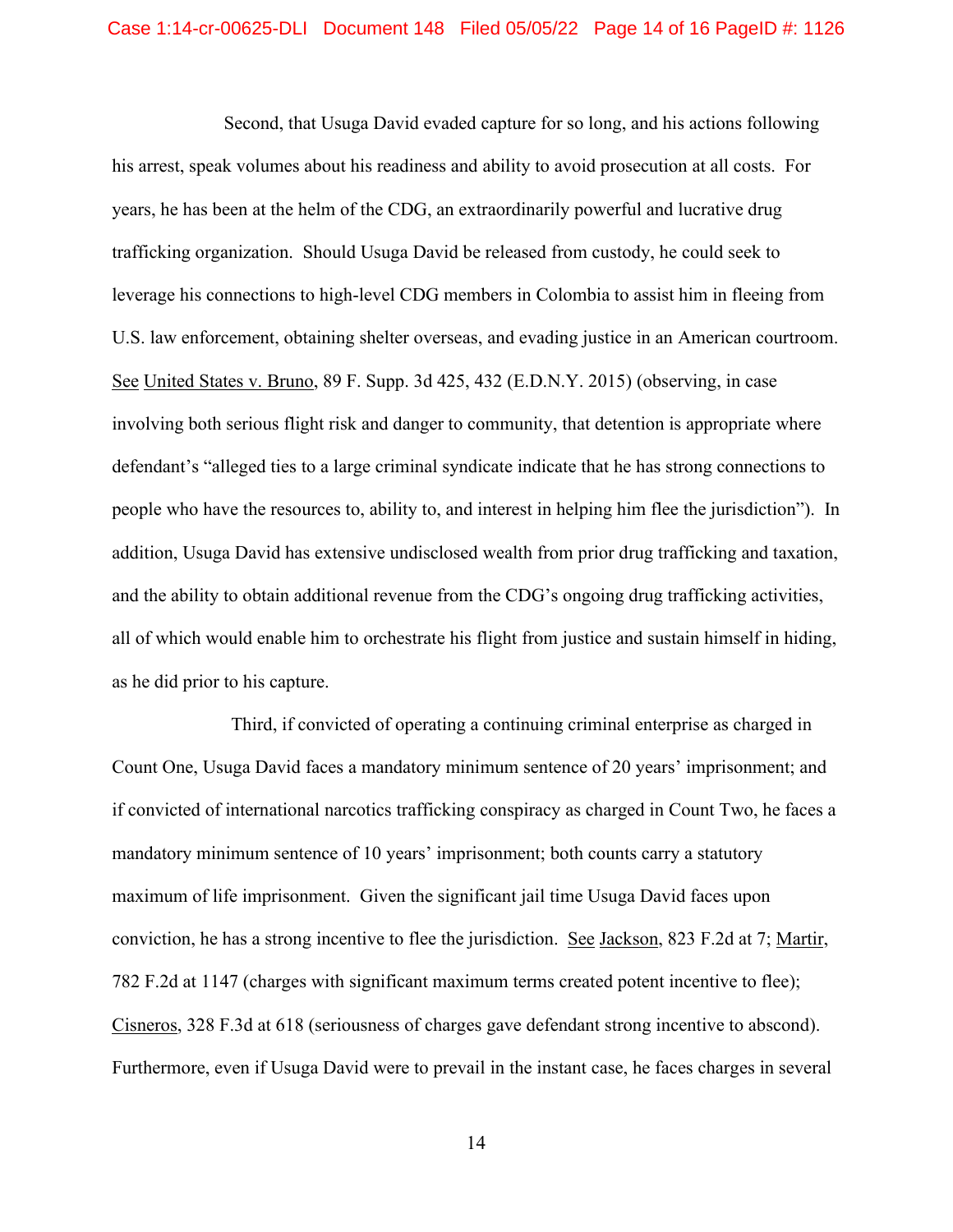## Case 1:14-cr-00625-DLI Document 148 Filed 05/05/22 Page 15 of 16 PageID #: 1127

other jurisdictions of the United States, including the Southern District of Florida and the Southern District of New York. This fact provides Usuga David with an even greater incentive to flee.

Fifth, Usuga David's personal history and characteristics demonstrate that he is a significant flight risk. As previously mentioned, Usuga David oversaw an organization that routinely engaged in brutal acts of violence and overt drug trafficking, and he employed a veritable army of sicarios to physically occupy and control the most lucrative drug trafficking regions within Colombia. While overseeing his organization, Usuga David was personally involved in ordering murders and committing numerous acts of assault. As Usuga David's criminal conduct makes clear, he has no respect for public authority or the rule of law. Thus, there is no reason to believe that Usuga David would obey the Court's orders or conditions of release if the Court granted bail.

Sixth, Usuga David was admitted to the United States for the sole purpose of facing prosecution. He has no legal status in the county. Moreover, prior to today, Usuga David had never traveled to the United States. Usuga David has no apparent family ties to the United States, or any other significant connection to the United States aside from his drug trafficking activities. Given his absence of any connection to the United States and his extensive ties to Colombia, Usuga David constitutes a significant risk of flight.

Finally, any proposed use of home detention and/or electronic monitoring would be wholly inadequate considering all of the foregoing. See United States v. Orena, 986 F.2d 628, 632 (2d Cir. 1993) (noting home detention "at best elaborately replicate[s] a detention facility without the confidence of security such a facility instills" (citation and internal quotation marks